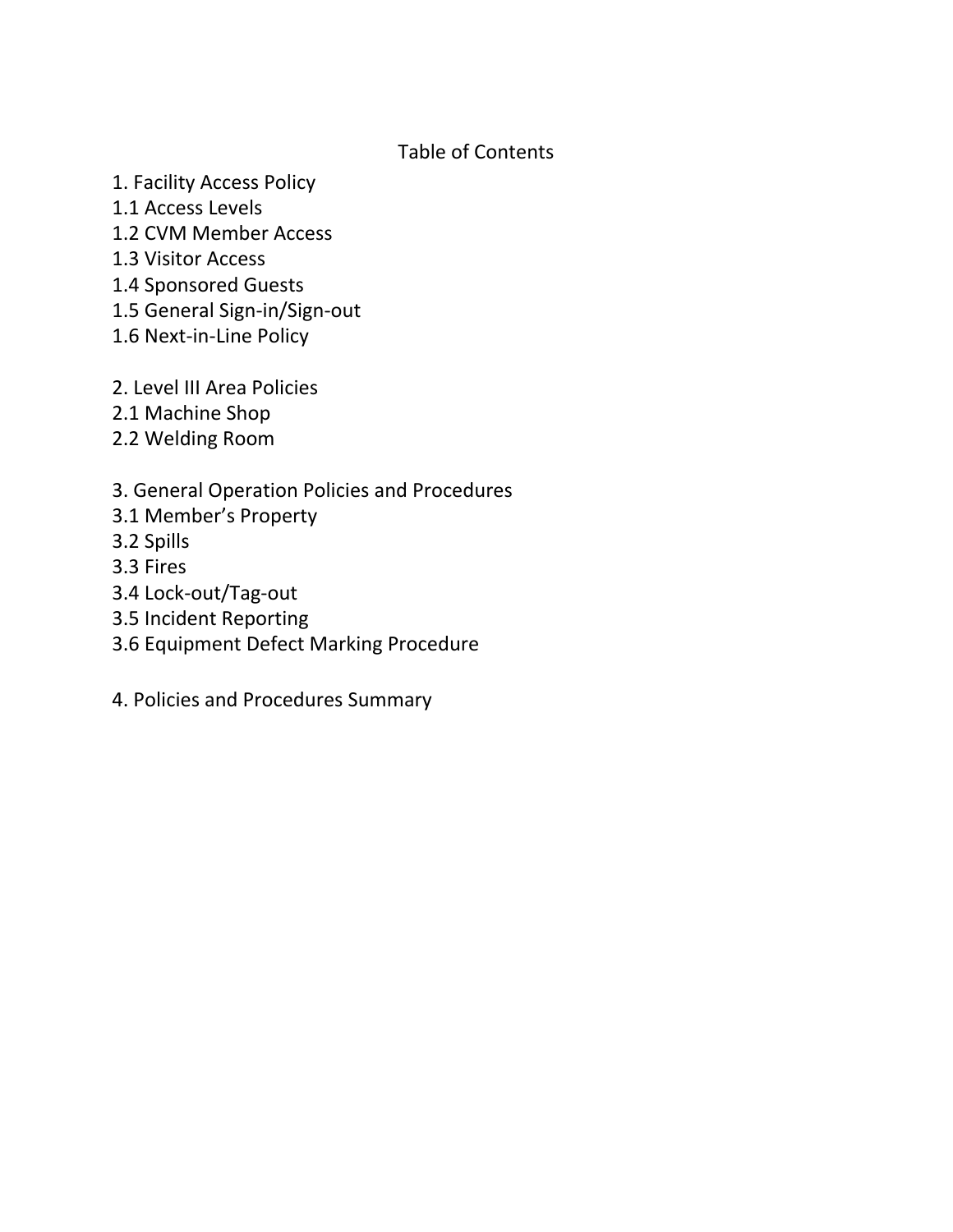# 1. Facility Access Policy

CVM is located on the third floor of the Tech1 Building at 360 West Field Avenue, in Waterloo, Iowa. CVM Members ARE NOT permitted access to any other part of the Tech1 Building.

### 1.1 Access Levels

### **Level I Area: (lowest risk) - Coded GREEN**

Relatively safe and uncomplicated tools/equipment where user error is unlikely to cause injury or major damage. In this area CVM will host workshops and programming for Members, Visitors, and Sponsored Groups.

### **Level II Area: (moderate risk) - Coded YELLOW**

Equipment in this area requires a firm understanding of the operations and manufacturer specified safety guidelines. It is the Member's responsibility to read through the equipment's User Manual (provided at the Information Desk, or online) prior to use. By using the equipment, the Member acknowledges that they are completely satisfied that they are prepared to operate the piece of equipment in accordance with operating instructions and general safety guidelines.

**Level III Area: (highest risk) - Coded RED** Equipment requires a firm understanding of the operations and general safety guidelines, as well as the hazards associated with the different types of materials (metals) used. Prior to use, Member must demonstrate proficiency on equipment to a CVM Shop Manager, and have membership badge initialed by the CVM Shop Manager. The proficiency demonstration is intended to show the CVM Shop Manager that the Member will not pose an immediate danger to themselves or the equipment. It is not considered instruction, training or certification from CVM to Member. Member is responsible for ensuring they are knowledgeable and comfortable with the machine and the operation prior to use.

### 1.2 CVM Member Access

Before being allowed access to CVM facilities, a prospective member must be at least 18 years of age, and complete the following steps:

- 1. Apply online at [www.cedarvalleymakers.org](http://www.cedarvalleymakers.org/)
- 2. Paid membership dues up-to-date.
- 3. Attend a General Orientation
- 4. Complete:
	- a. [Membership & Service Agreement](https://docs.google.com/document/d/1jAB14qgglt6M1IGMpy31Ffh_MTZzWWv2f25GzntSE2w/edit)
	- b. [Waiver of Liability and Hold Harmless Agreement](http://drive.google.com/open?id=0B4I2oJ7j_puRbV9nb05VeVJ1bXM)

(Prospective members, who are minors, must be at least 14 years of age and accompanied by a legal guardian throughout steps 1-4. Members under 18 must have adult supervision at all times in CVM facilities.)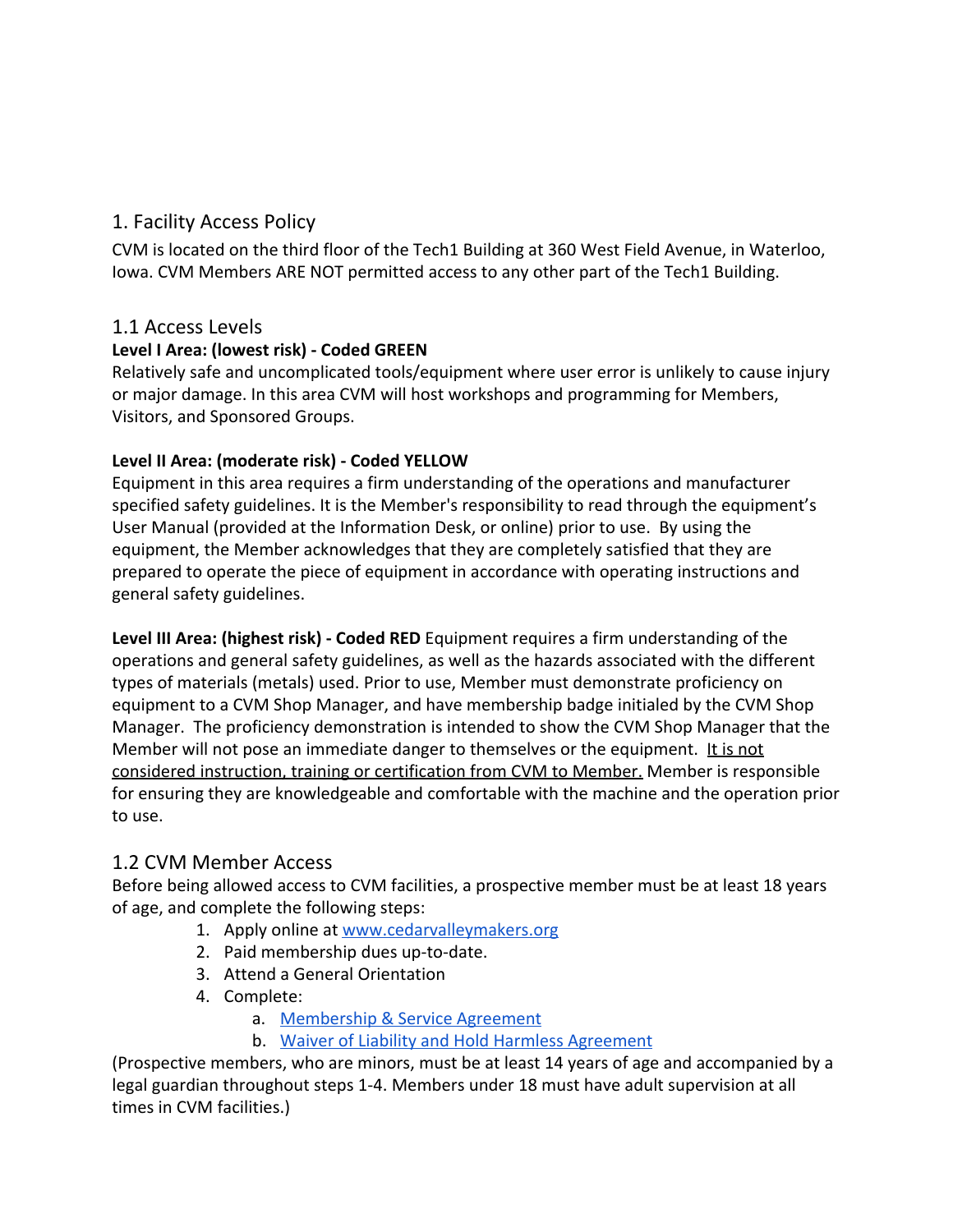After completing steps 1 through 4 above, access to **Level I** and **Level II Areas** will be allowed (areas shown in green and yellow on the floor plan below). The equipment Access Levels described below are an important part of our Membership Agreement and CVM'S ability to manage risk appropriately. CVM reserves the right to terminate a Member's Membership and Service Agreement if Member is found in violation of CVM'S Facility Access Policy. Please ask a Shop Attendant or Shop Manager if you do not understand the Access Levels or any part of the Facility Access Policy.



-CVM Members with RFID card access will be allowed to enter the space on their own, but are only permitted to use the the **Level I** equipment and/or tools that are not required to be plugged into the wall.

-We apologize for any inconvenience that these rules may cause, but this is a strict requirement of our insurance policy. Retaining our insurance policy is a critical pillar allowing the space to exist. Any single member jeopardizing this policy is threatening the closure of the space for all members of our community. Failure to strictly follow these rules will result in consequences up to and including revocation of access and membership.

-THERE MUST BE MORE THAN ONE PERSON PRESENT FOR ANYONE TO USE THE **LEVEL II** AND **LEVEL III** EQUIPMENT WHICH IS PLUGGED INTO THE WALL.

### 1.3 Visitor Access

Non-CVM Members interested in tours or participating in CVM programs, workshops projects, and activities (CVM activities), ("Visitors"), will be able to come in and participate in scheduled programs, where safety is of minimal concern. Tours may be given to Visitors over 18 years of age by Members, but Visitors may not operate any equipment or machinery. Visitors must sign-in and sign [Waiver of Liability and Hold Harmless Agreement](https://drive.google.com/open?id=1xtWwXzCisJ95q8gJbH4pu9fs_DkAlsQ0iJKADDxoQc4) each and every visit before entering the **Level II** and **Level III Areas**) and/or to participate in CVM activities.

NO VISITORS UNDER 18 YEARS OF AGE MAY ENTER THE **LEVEL II** OR **LEVEL III AREAS** UNLESS DIRECTLY SUPERVISED BY A LEGAL GUARDIAN.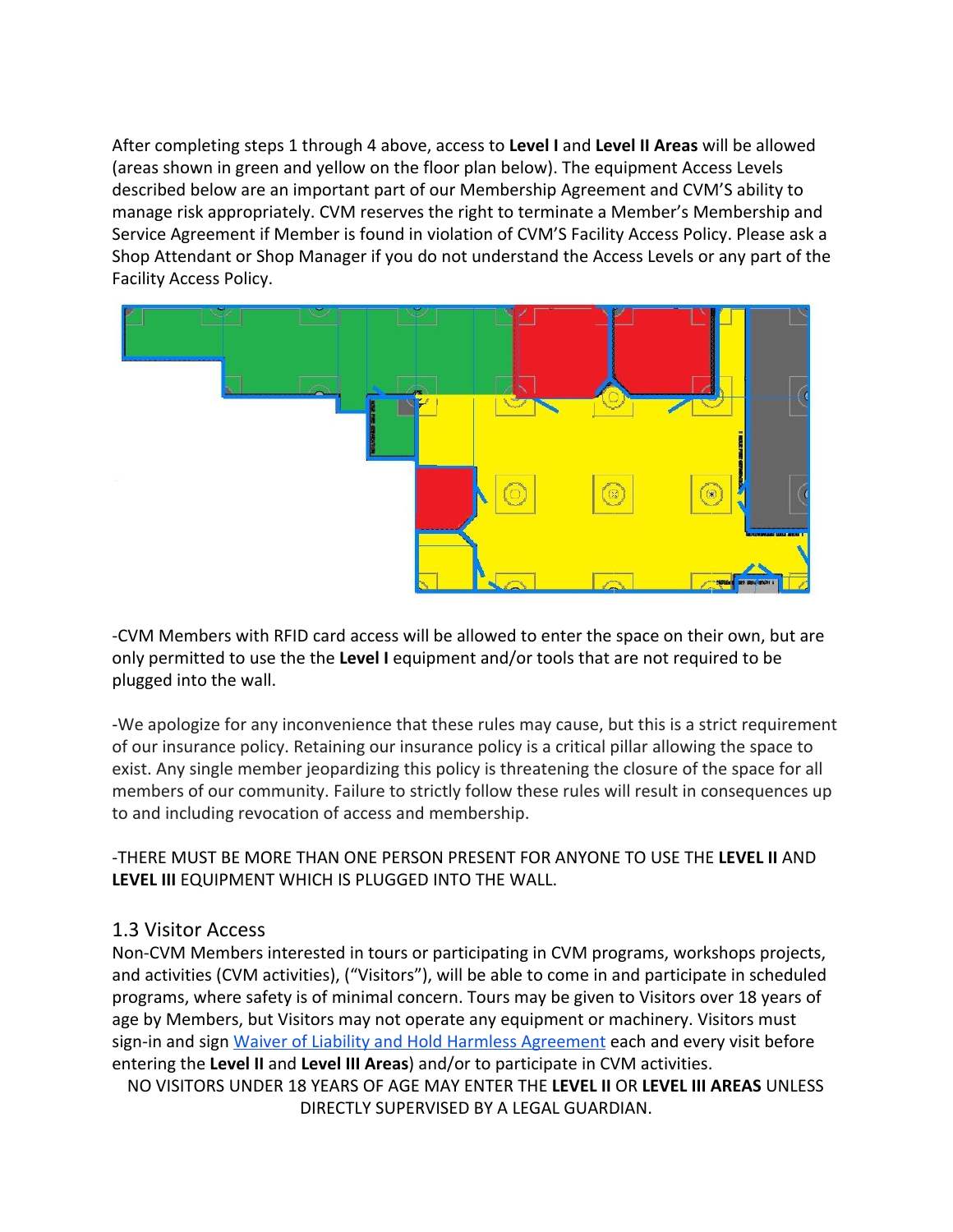# 1.4 Sponsored Guests

As part of our mission to promote educational activities, CVM expects to host events where groups will do projects, workshops, and other activities. These attendees will be known as Sponsored Guests, and must have a designated responsible person (a leader, instructor, teacher, etc.), at least 18 years of age, to coordinate with a CVM Shop Manager. All Sponsored Guests must sign Waiver of Liability and Hold Harmless Agreement (minors must have a legal guardian sign), and follow the Sign-in Sign-out Policy.

The designated responsible person will assume responsibility for the group and will be responsible for ensuring the group follows CVM policies, as well as for returning the space to a clean and orderly state after the activity is done. If at any time the designated responsible person feels a loss of control of the group, they are expected to end the activity and vacate the space. Sponsored Guests are allowed to use the equipment and machinery if they are supervised by the designated responsible person, and have signed the Waiver of Liability and Hold Harmless Agreement.

*For example: a non-member group may come in to do a project, supervised by a non-member leader, for a specific project or purpose, if approved by the CVM Shop Manager*

# 1.5 General Sign-in/Sign-out

All Members, Visitors, and Sponsored Guests must sign-in immediately upon entering the space at the Information Desk by listing the information on the General Sign-in/out Sheet. All Members, Visitors, and Sponsored Guests must also sign-out on the General Sign-in/out Sheet by initialing their row in the Sign-out column. A designated responsible person may sign for a Sponsored Guest who is under the age of 18, but then assumes full responsibility for the Sponsored Guest during their current visit to, and use of CVM facilities.

If any personal injury, property damage, or noteworthy incident has occurred, please inform the Attendant or fill out the appropriate form in accordance with Section 3.4 Incident Reporting.

By initialing the Sign-out column, you are indicating no personal injuries or property damage has occurred OR it has been properly documented on the appropriate forms, your workspace is clean and orderly, and all CVM tools and equipment have been returned to their proper place in reasonably good condition.

### [Notes]

Establishing **Level I, II, and III Areas** is intended to compartmentalize risk and group equipment and machines with similar hazards in their respective areas. Granting access to any of the areas does not certify the Member on the equipment in any way, but solely removes the prior restriction of access to the Member because the Member has demonstrated to a CVM Shop Manager that they can operate safely in that environment.

### 1.6 Next-in-Line Policy

As part of participating in a shared workspace, Members are not allowed to over utilize the equipment if another member is waiting to use it. All Members must be courteous to those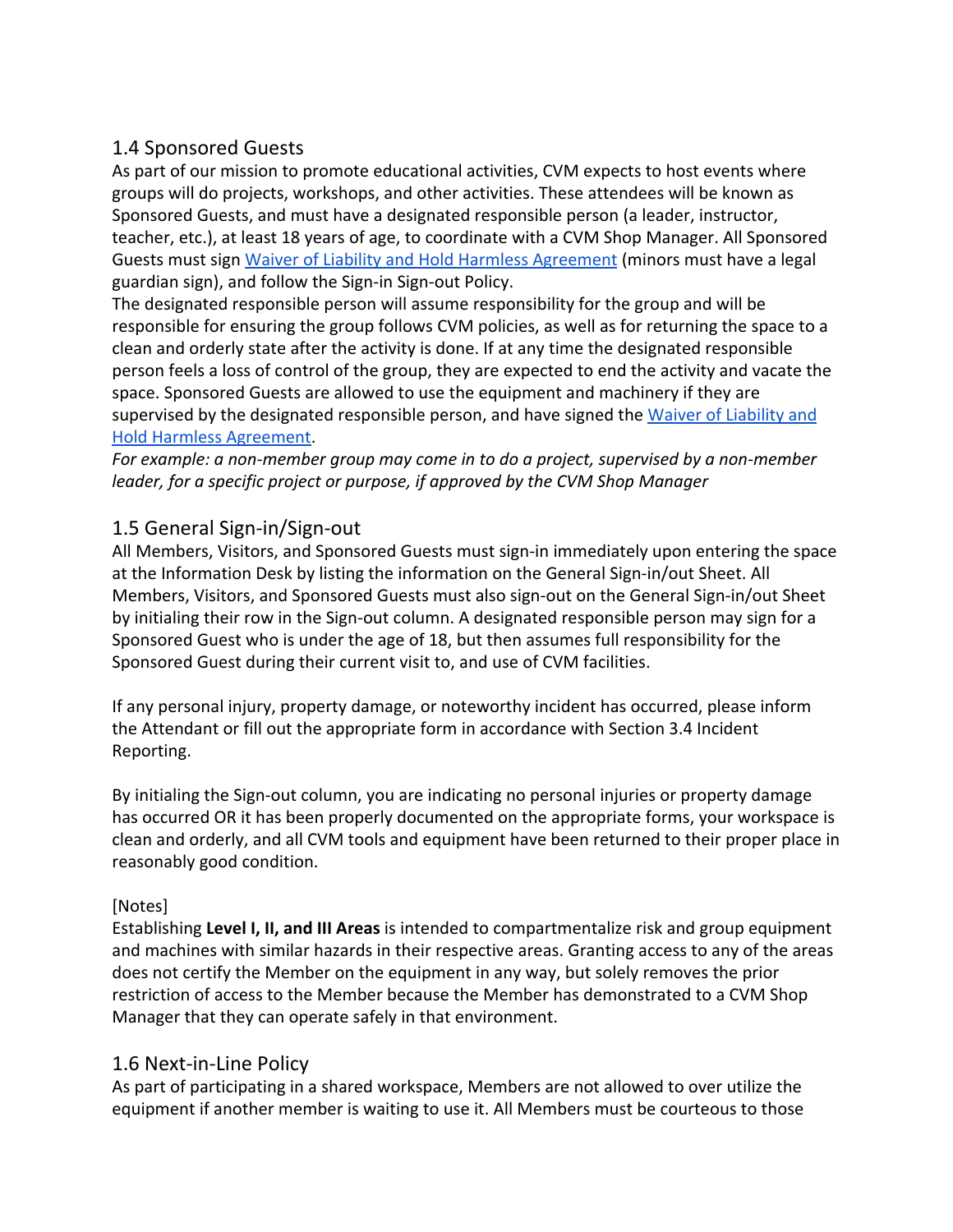waiting next-in-line to use the equipment and will only be allowed to do one project, if it requires the continuous use of the equipment, or one operation if the project does not require continuous use of the equipment.

## 2. Level III Area Policies

## 2.1 Machine Shop

### [Policy Intent]

This policy shall be posted conspicuously on the door of the room labeled the "Machine Shop" to ensure only competent and qualified Members enter the Machine Shop willingly and voluntarily, and with a good understanding of the hazards and risks associated with that type of environment. The intent of this policy is to ensure the Machine Shop remains a safe, functional, and clean environment for all, with reasonable procedures that are easy-to-learn, easy-to-understand, and easy-to-follow. All Members will have read this Machine Shop Policy found in the Policies and Procedures Addendum.

[Posted on both sides of Machine Shop door]

# **LEVEL III ACCESS Machine Shop CAUTION**

### **THIS IS A SHARED WORKSPACE USED BY MEMBERS OF ALL SKILL LEVELS**

By entering the Machine Shop, Member accepts any and all risks associated with, but not limited to, the Drill Press, Lathe, Band Saw, Surface Grinder and Mill, as well as the hazards and risks associated with the materials used and operations taking place in said environment. Member agrees to follow the applicable Entry Checklist and Exit Checklist to ensure this remains a safe, functional, and clean work environment for all.

### **DOORS MUST REMAIN CLOSED WHEN NOT IN USE**

# Entry Checklist

### **(Prior to entry)**

-Must have proper PPE

### **(Enter Machine Room)**

-Identify location of fire extinguisher

-Ensure floor and work areas are clean and clear of obstructions

-Do not bother anyone operating a machine

-Watch for regular hazards such as sharp edges, hot metal, and flying sparks

### **(Before using equipment)**

-Shut door

-Inspect equipment to ensure it is in good repair and satisfactory operating condition -Follow general safety procedures

# Exit Checklist

-Clean up floor and work area

-Properly dispose of scraps, shavings or waste

-Do not take any hot metals out of the Machine Shop

-Shut the doors when you leave the room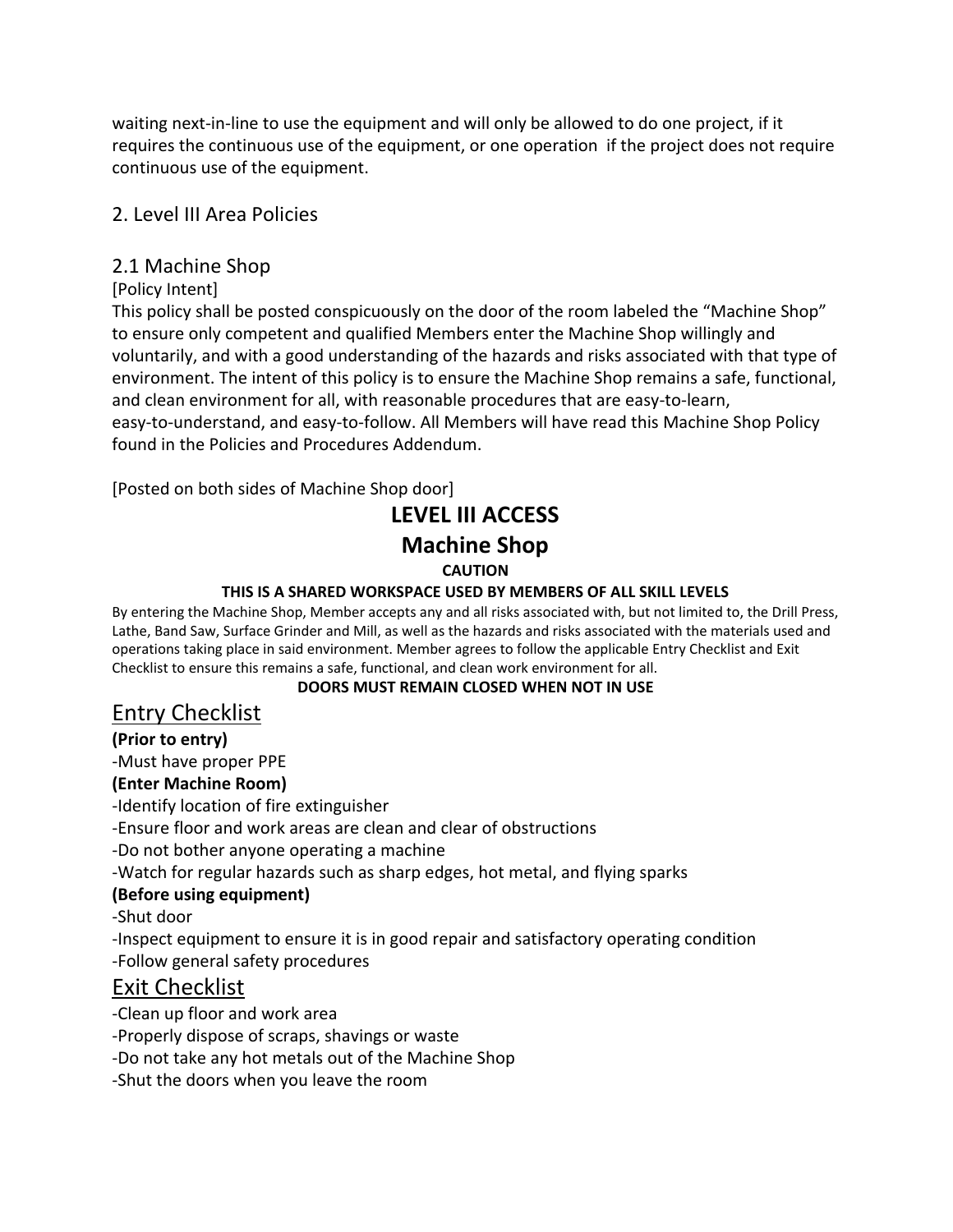### 2.2 Welding Room

#### [Policy Intent]

This policy will be covered in the General Orientation to make certain only competent and qualified Members enter the Welding Room willingly and voluntarily, and with a good understanding of the hazards, risks and safety requirements associated with that type of environment. The intent of this policy is to ensure the Welding Room remains a safe, functional, and clean environment for all, with reasonable procedures that are easy-to-learn, easy-to-understand, and easy-to-follow. All Members will have read this Welding Room Policy found in the Policies and Procedures Addendum. The Entry/Exit Checklists, along with the Sign-in/Sign-out Sheet shall be posted conspicuously on the door of the room labeled the "Welding Room" to ensure the Fire safety Requirements are satisfied in accordance with the International Fire Code, 2009.

#### [Definition of Relevant Terms]

**HOT WORK:** Operations including cutting, welding, thermite welding, brazing, soldering, grinding, thermal spraying, thawing pipe, installation of torch-applied roof systems or any other similar activity.

**HOT WORK AREA:** The area exposed to sparks, hot slag, radiant heat, or convective heat as a result of the hot work.

**HOT WORK EQUIPMENT:** Electric or gas welding or cutting equipment use for hot work.

**HOT WORK PERMITS:** Permits issued by the responsible person at the facility under the hot work permit program permitting welding or other hot work to be done in locations referred to in Section 2603.3 and pre-permitted by the fire code official.

**HOT WORK PROGRAM:** A permitted program, carried out by approved facilities-designated personnel, allowing them to oversee and issue permits for hot work conducted by their personnel or at their facility. The intent is to have trained, on-site, responsible personnel ensure that reqUired hot work safety measures are taken to prevent fires and fire spread.

**RESPONSIBLE PERSON:** A person trained in the safety and fire safety considerations concerned with hot work. Responsible for reviewing the sites prior to issuing permits as part of the hot work permit program and following up as the job progresses.

#### [Fire Safety Requirements]

#### In accordance with [International](https://drive.google.com/open?id=0B_mmyuX_KsM3QlpzSVVCSUpKWjg) Fire Code (2009[\)](https://drive.google.com/open?id=0B_mmyuX_KsM3QlpzSVVCSUpKWjg)

2603.3 Hot work program permit. Hot work permits, issued by an approved responsible person under a hot work program, shall be available for review by the fire code official at the time the work is conducted and for 48 hours *after work is complete.*

-CVM's Director of Facilities will ensure the CVM facilities comply with the International Fire Code (2009), and be the approved responsible person who is issued the hot work permit by the fire code official. CVM's designated hot work area will be the Welding Room, restricted as a Level III Area.

2603.4 Qualifications of operators. A permit for hot work operations shall not be issued unless the individuals in *charge of performing such operations are capable of performing such operations safely. Demonstration of a working knowledge of the provisions of this chapter shall constitute acceptable evidence of compliance with this requirement.*

-The Director of Facilities will identify CVM Members who are experienced and interested in becoming Shop Managers. Shop Managers will be required to demonstrate a working knowledge of the tools and equipment in the hot work area, and show they are capable of performing hot work operations safely. The Director of Facilities will then issue the Shop Manager a hot work permit and the Shop Manager will be considered an approved responsible person.

-CVM Members who wish to use the Welding Room will be required to demonstrate a working knowledge of the tools and equipment in the hot work area, and show they are capable of performing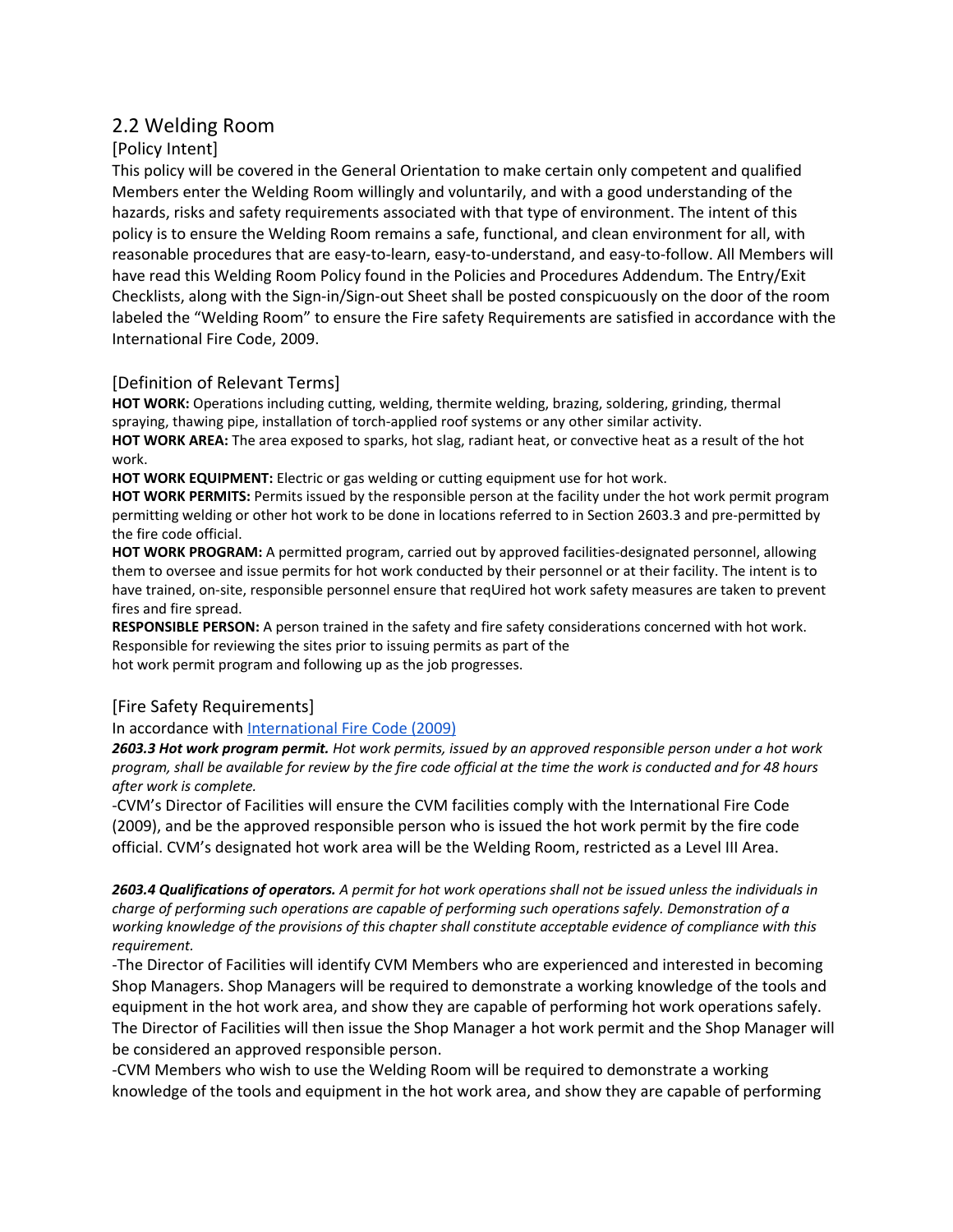hot work operations safely, to a Shop Manager. The CVM Member will then be issued a hot work permit and be considered an approved responsible person.

*2603.5 Records. The individual responsible for the hot work shall maintain "prework check" reports in accordance* with Section 2604.3.1. Such reports shall be maintained on the premises for a minimum of 48 hours after work is *complete.*

-CVM has posted an Entry Checklist and Exit Checklist on the outside of the Welding Room door to satisfy *2009 IFC, Section 2604.3.1 Pre-hot-work check* (listed below), and requires Members with approved access to Sign-in and Sign-out indicating they have completed the checklist requirements. The Sign-in/Sign-out sheets will be filed and stored at the Information Desk, and available for review by a fire code official.

2604.1.7 Precautions in hot work: Hot work shall not be performed on containers or equipment that contains or *has contained flammable liquids, gases or solids until the containers and equipment have been thoroughly* cleaned, inerted or purged; except that "hot tapping" shall be allowed on tanks and pipe lines when such work is to *be conducted by approved personnel.*

2604.2 Fire watch. Fire watches shall be established and conducted in accordance with Sections 2604.2.1 through 2604.2.6. 2604.2.1 When required. A fire watch shall be provided during hot work activities and shall continue for a minimum of 30 minutes after the conclusion ofthe work. The fire code official, or the responsible manager under a hot work program, is authorized to extend the fire watch based on the hazards or work being performed. *Exception: Where the hot work area has no fire hazards or combustible exposures.*

-CVM does not allow combustibles in the hot work area and presents no fire hazard. Therefore, the exception under the fire watch provision applies.

#### [General Welding/Cutting]

*2605.1 General. Devices or attachments mixing air or oxygen with combustible gases prior to consumption, except at the burner or in a standard torch or blow pipe, shall not be allowed unless approved.* -Gas welding and cutting shall only be done in the Welding Room, and Member must be approved by a Shop Manager.

2605.3 Precautions. Cylinders, valves, regulators, hose and other apparatus and fittings for oxygen shall be kept free from oil or grease. Oxygen cylinders, apparatus and fittings shall not be handled with oily hands, oily gloves, or *greasy tools or equipment.* -Posted

2605.6 Cylinders shut off. The torch valve shall be closed and the gas supply to the torch completely shut off when *gas welding or cutting operations are discontinued for a period of 1 hour or more.* -Posted

2605.7 Prohibited operation. Welding or cutting work shall not be held or supported on compress edges cylinders *or containers.* -Posted

2605.8 Tests. Tests for leaks in piping systems and equipment shall be made with soapy water. The use of flames *shall be prohibited for leak testing.*

-A leak test will be conducted with soapy water when an empty cylinder is exchanged for a new cylinder by a Shop Manager. All defects will be reported on the Equipment Defect Form, and filed at the Information Desk.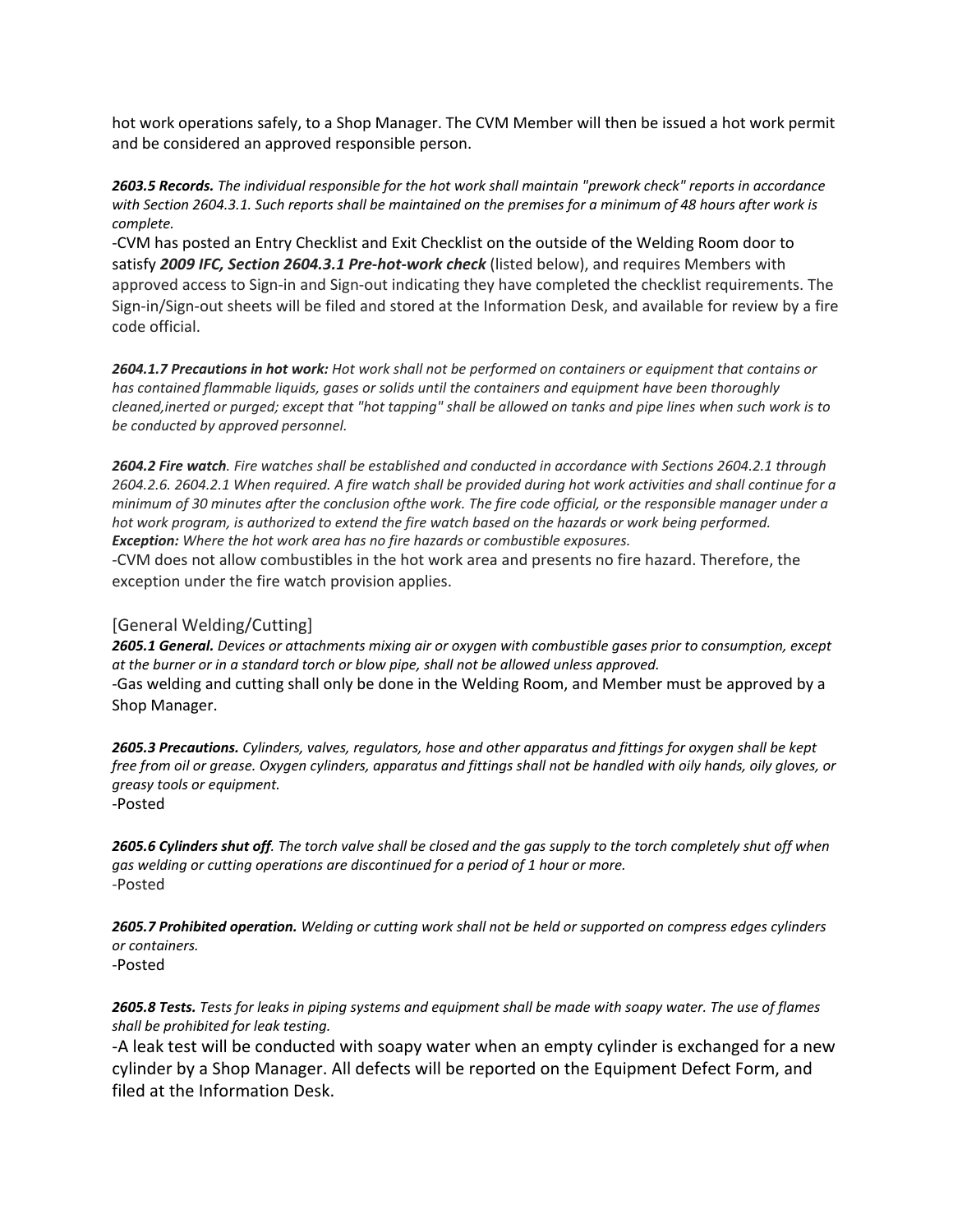2606.2 Return circuits. Welding current return circuits from the work to the machine shall have proper electrical *contact at joints. The electrical contact shall be periodically inspected.*

-Electrical contacts will be inspected by a Shop Manager quarterly. All defects will be reported on the Equipment Defect Form, and filed at the Information Desk.

*2606.3 Disconnecting. Electrodes shall be removed from the holders when electric arc welding or cutting is* discontinued for any period of 1 hour or more. The holders shall be located to prevent accidental contact and the *machines shall be disconnected from the power source.* -Posted

*2606.5 Damaged cable. Damaged cable shall be removed from service until properly repaired or replaced.* -Cables will be inspected by a Shop Manager quarterly. All defects will be reported on the Equipment Defect Form, and filed at the Information Desk.

[Posted in Welding Room]

(Above cylinders)

- **1. Cylinder valves shall be closed when work is finished.**
- **2. Cylinder valves shall be closed before moving the cart.**
- **3. Cylinders must remain chained to the walls OR mounted to a cart in a safe and approved manner, and are only to be moved by a Shop Manager.**
- **4. DO NOT HANDLE with greasy or oily hands. Cylinders must be kept free from oil and grease.**

(Posted on Carts)

- **1. Cylinder valves shall be closed when work is finished.**
- **2. Cylinder valves shall be closed before moving the cart.**

(Posted on Welder)

- **1. The torch valve shall be closed and the gas supply to the torch completely shut off when gas welding or cutting operations are discontinued for a period of 1 hour or more.**
- **2. Welding or cutting work shall not be held or supported on compress edges cylinders or containers.**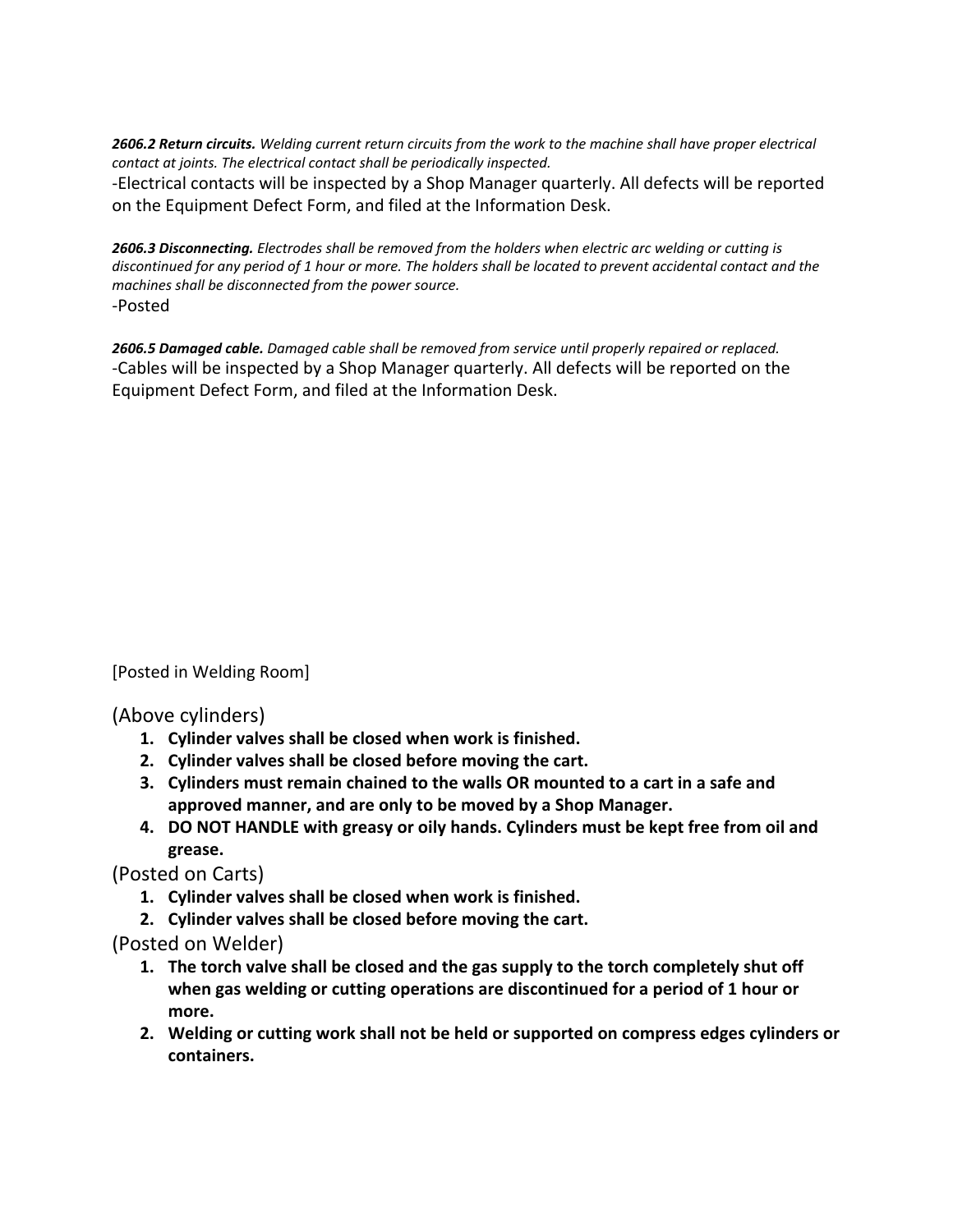**3. Electrodes shall be removed from the holders when electric arc welding or cutting is discontinued for any period of 1 hour or more. The holders shall be located to prevent accidental contact and the machines shall be disconnected from the power source.**

[Posted on outside of Welding Room door]

# **LEVEL III ACCESS Welding Room CAUTION**

### **THIS IS A SHARED WORKSPACE USED BY MEMBERS OF ALL SKILL LEVELS**

By entering the Welding Room, Member accepts any and all risks associated with, but not limited to, welding, plasma cutting and metal grinding, as well as the hazards and risks associated with the materials used and operations taking place in said environment. Member agrees to follow the applicable Entry Checklist and Exit Checklist to ensure this remains a clean, functional, and safe work environment for all.

#### **NO COMBUSTIBLES ALLOWED IN WELDING ROOM DOORS MUST REMAIN CLOSED WHEN NOT IN USE**

# Entry Checklist

### **(Prior to entry)**

-Do not enter if Welding Room is currently occupied

-Must have proper PPE

-Turn ON ventilation

### **(Enter Welding Room)**

-Identify location of fire extinguisher

-Ensure floor and work areas are clean and clear of obstructions

-Assume any tools or projects in the Weld Room could be hot

### **(Before using equipment)**

-Shut doors

-Inspect equipment to ensure it is in good repair and satisfactory operating condition -Follow general safety procedures

# Exit Checklist

-Clean up floor and work area

-Properly dispose of scraps, shavings or waste

-Do not take any hot metals out of the Welding Room

-Shut the doors when you leave the room

**Hot work shall not be performed on containers or equipment that contains, or has contained flammable liquids, gases or solids until the containers and equipment have been thoroughly cleaned, inerted or purged.**

### [Sign-in/Sign-out Record]

The Sign-in/Sign-out sheet will be a record to show that approved Members have completed the Entry/Exit Checklists before and after performing hot work operations. This record will be maintained by CVM at the Information Desk and made available to the fire code official for review at any time.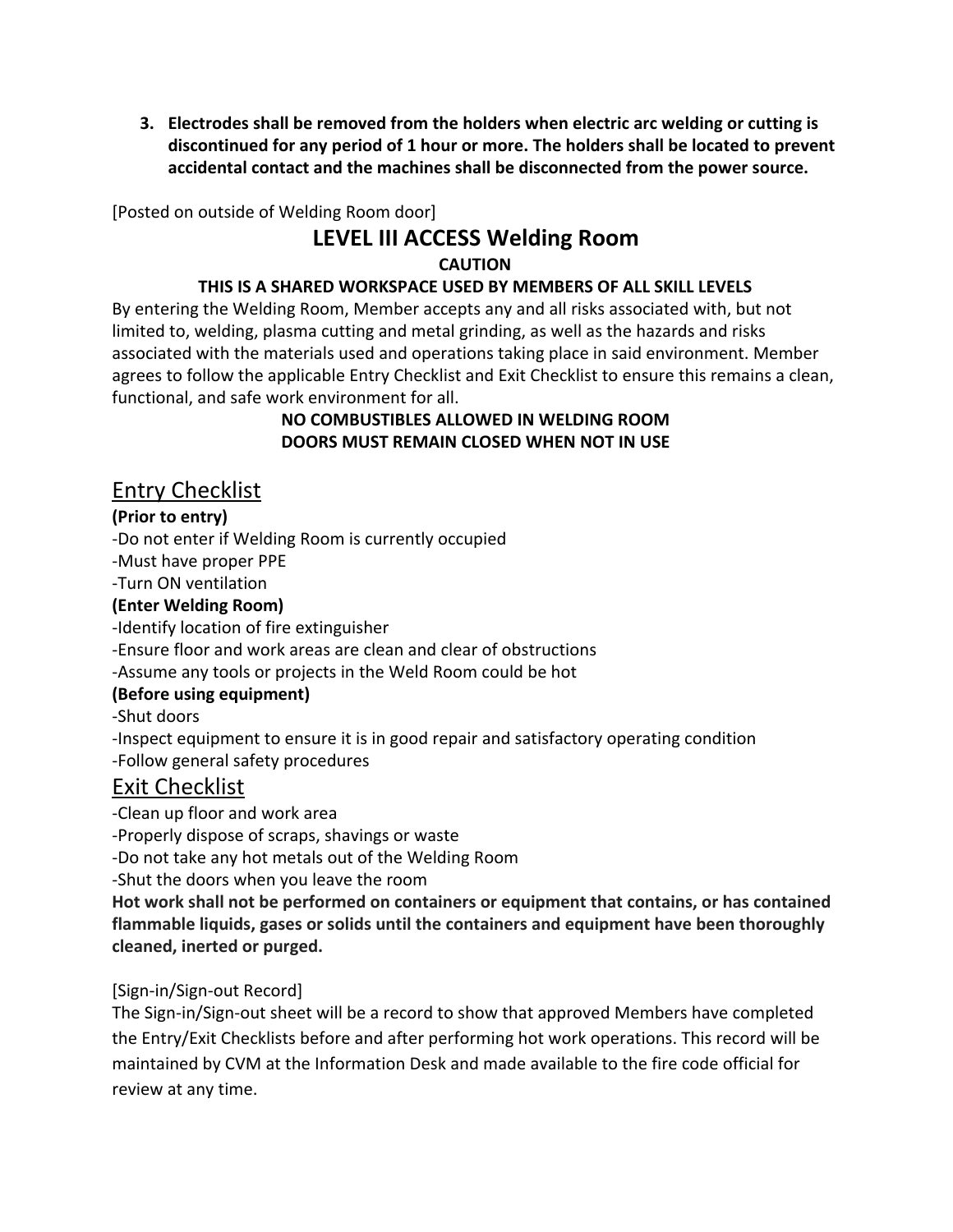# 3. General Operation Policies and Procedures

All CVM Members agree not to operate any tool or piece of machinery unless they are familiar with the tool/equipment's operation, comfortable with the condition of the tool and the surrounding environment, confident in their ability to operate the tool/equipment safely and properly, of sound mind and sober.

# 3.1 Member's Property

## 3.1a Tools

-Members may bring their own tools to CVM facilities, but the tools must be in good repair and satisfactory operating condition. Member's tools MUST be clearly marked with a yellow zip-tie around the handle of the tool so that there is no chance of another Member accidently using the tool under the assumption it is the property of CVM. The yellow zip-ties will be located at the Information Desk.

-Member is not allowed to use another Member's tool without the tool owner's consent. **-Member assumes sole responsibility and all liability for their tools and any damage that the tool may incur or may inflict while in CVM facilities.**

**-Member assumes sole responsibility and all liability for any injury that may occur from their tool.**

## 3.1b Materials

Members are encouraged to bring in their own materials for their projects. Materials must be kept in a safe and stable condition if they are to be stored at CVM facilities.

**GLASS-**  must be stored away in a safe spot where there is no potential for it to be accidentally broken. If it is left out, it must have all sharp edges taped or padded, or be left in a frame.

# 3.2 Spills

CVM expects to encounter "incidental and/or minor" spills, defined as a spill that does not pose a significant safety or health hazard to Members in the immediate vicinity, does not pose a significant threat to the environment and does not have the potential to become an emergency within a short time frame. Our procedure to deal with such spills is as follows:

- 1. Turn off machine or equipment immediately
- 2. Inform others within earshot that you have had a spill, and to not operate any spark generating equipment.

For oils, coolants, greases, water and other liquid spills

Use the granular oil dry provided in the Machine Shop to soak up the contents of the spill, then dispose of granular oil dry in accordance with SDS requirements.

# 3.3 Fires

Small fire- In the event of a small fire, fire extinguishers are located at each of the Exits and doorways. If you can do so safely, retrieve a fire extinguisher, follow the instructions listed on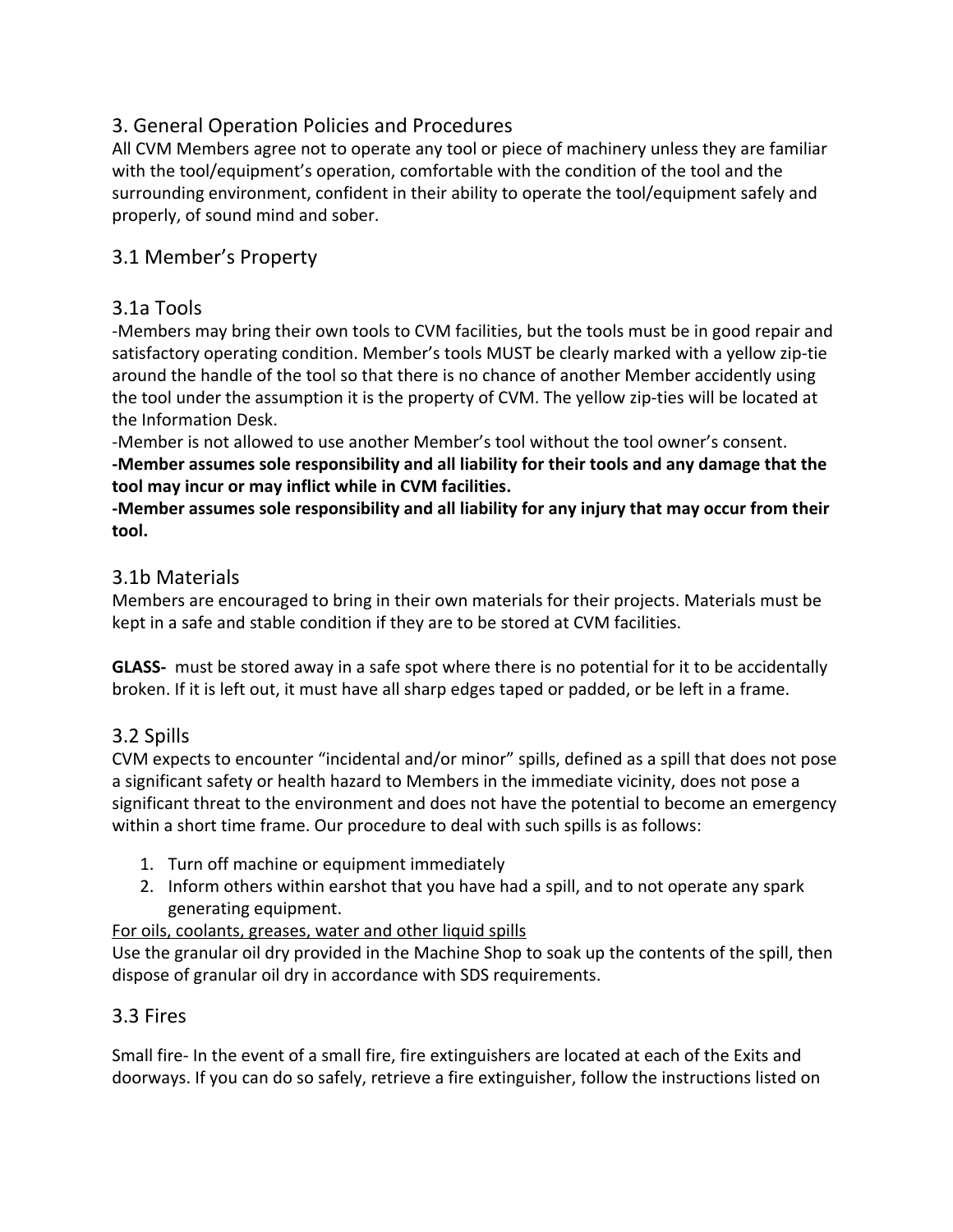the fire extinguisher to properly function the device and extinguish the fire. Once the fire is out please fill out an Incident Report Form or contact a Shop Manager.

Big fire- If the fire is too big to reasonably extinguish on your own, please pull the fire alarm then take the stairs and exit the building. When you are safely outside, please call 911 and report the incident.

## 3.4 Lock-out/Tag-out

### [Procedure Intent]

This Lockout Procedure establishes the minimum requirements for the lockout of energy isolating devices whenever maintenance or servicing is done on machines or equipment. It shall be used to ensure that the machine or equipment is stopped, isolated from all potentially hazardous energy sources and locked out before employees perform any servicing or maintenance where the unexpected energization or start-up of the machine or equipment or release of stored energy could cause injury.

### [Compliance]

All Members, upon observing a machine or piece of equipment which is locked out to perform servicing or maintenance shall not attempt to start, energize, or use that machine or equipment.

#### Sequence of Lockout

- 1. Notify all affected Members that servicing or maintenance is required on a machine or equipment and that the machine or equipment must be shut down and locked out to perform the servicing or maintenance.
- 2. The Shop Manager shall refer to the company procedure to identify the type and magnitude of the energy that the machine or equipment utilizes, shall understand the hazards of the energy, and shall know the methods to control the energy.
- 3. If the machine or equipment is operating, shut it down by the normal stopping procedure (depress the stop button, open switch, close valve, etc.).
- 4. De-activate the energy isolating device(s) so that the machine or equipment is isolated from the energy source(s).
- 5. Lock out the energy isolating device(s) with assigned individual lock(s).
- 6. Stored or residual energy (such as that in capacitors, springs, elevated machine members, rotating flywheels, hydraulic systems, and air, gas, steam, or water pressure, etc.) must be dissipated or restrained by methods such as grounding, repositioning, blocking, bleeding down, etc.
- 7. Ensure that the equipment is disconnected from the energy source(s) by first checking that no personnel are exposed, then verify the isolation of the equipment by operating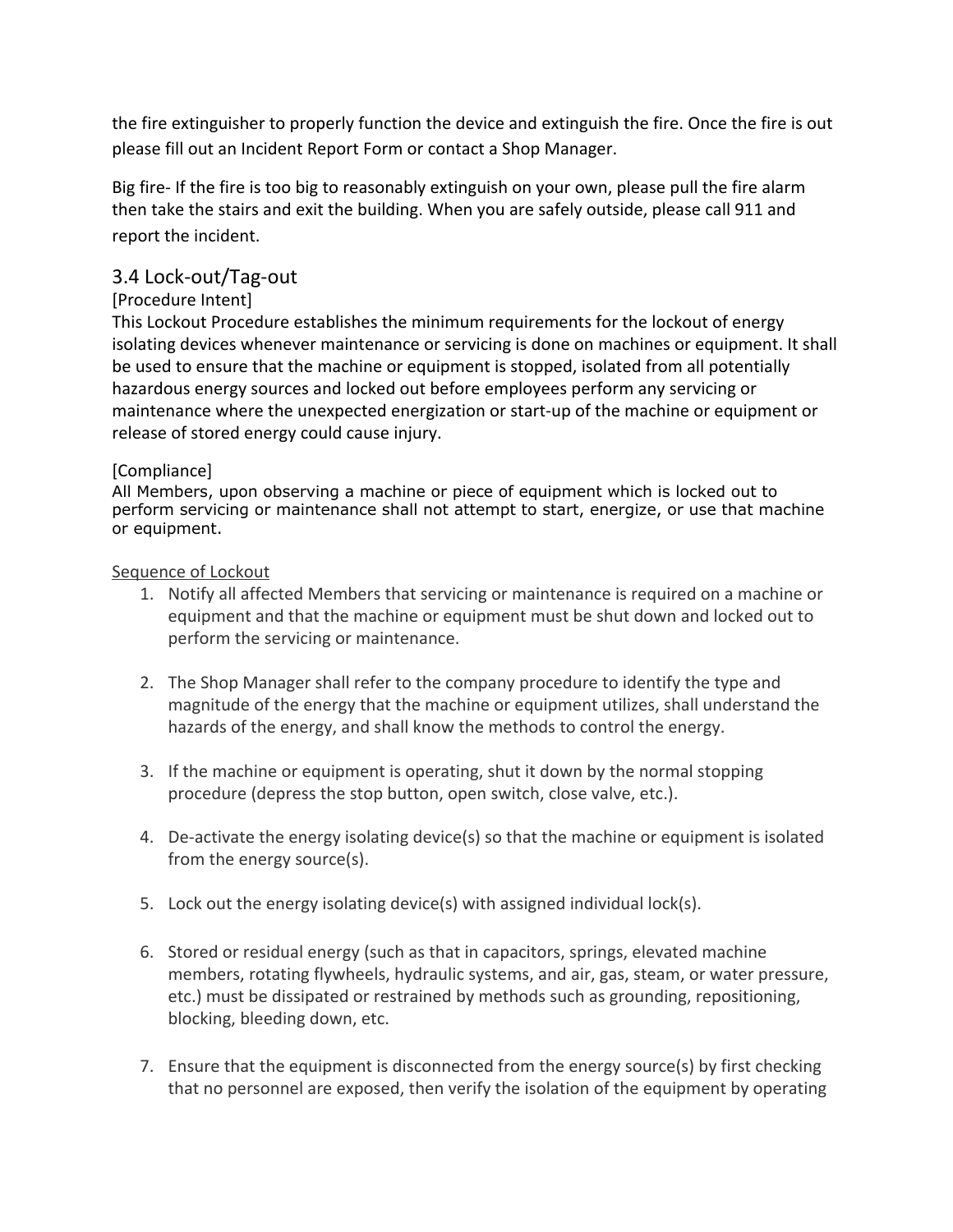the push button or other normal operating control(s) or by testing to make certain the equipment will not operate.

**Caution:** Return operating control(s) to neutral or "off" position after verifying the isolation of the equipment.

8. The machine or equipment is now locked out.

#### Restoring Equipment to Service

When the servicing or maintenance is completed and the machine or equipment is ready to return to normal operating condition, the following steps shall be taken.

- 1. Check the machine or equipment and the immediate area around the machine to ensure that nonessential items have been removed and that the machine or equipment components are operationally intact.
- 2. Check the work area to ensure that all employees have been safely positioned or removed from the area.
- 3. Verify that the controls are in neutral.
- 4. Remove the lockout devices and reenergize the machine or equipment.

### 3.5 Incident Reporting

Should any type of incident occur, or any unsafe situation be identified, CVM depends on its Members to report the situation to an Attendant, Shop Manager or through the appropriate forms (located at the Information Desk) to ensure the shop management stays properly informed.

Property Damage: Should any damage to CVM or Member's property occur, Member must fill out and submit an [Incident](https://drive.google.com/open?id=1ZBH5S5yomjyzgwA8gHAlvhojaHKJh4AvXMhyOeSlsZo) Report Form.

Equipment Malfunction: If any tool or equipment malfunction is identified, Member must fill out and submit an **[Equipment](https://drive.google.com/open?id=16m_QcAodo6Sk_CETDNb_uqp7CdZKJdSnZKMA5F8gkLo) Defect Form**.

Personal Injury: Should any personal injury occur, Member is encouraged to seek appropriate medical attention immediately. An [Incident](https://drive.google.com/open?id=1ZBH5S5yomjyzgwA8gHAlvhojaHKJh4AvXMhyOeSlsZo) Report Form must be filled out and submitted within 24 hours.

### 3.6 Equipment Defect Marking Procedure

[Procedure intent]

This Equipment Defect Marking Procedure is intended to allow a Member or Attendant to safely and effectively identify equipment malfunctions, broken tools, and any operation of any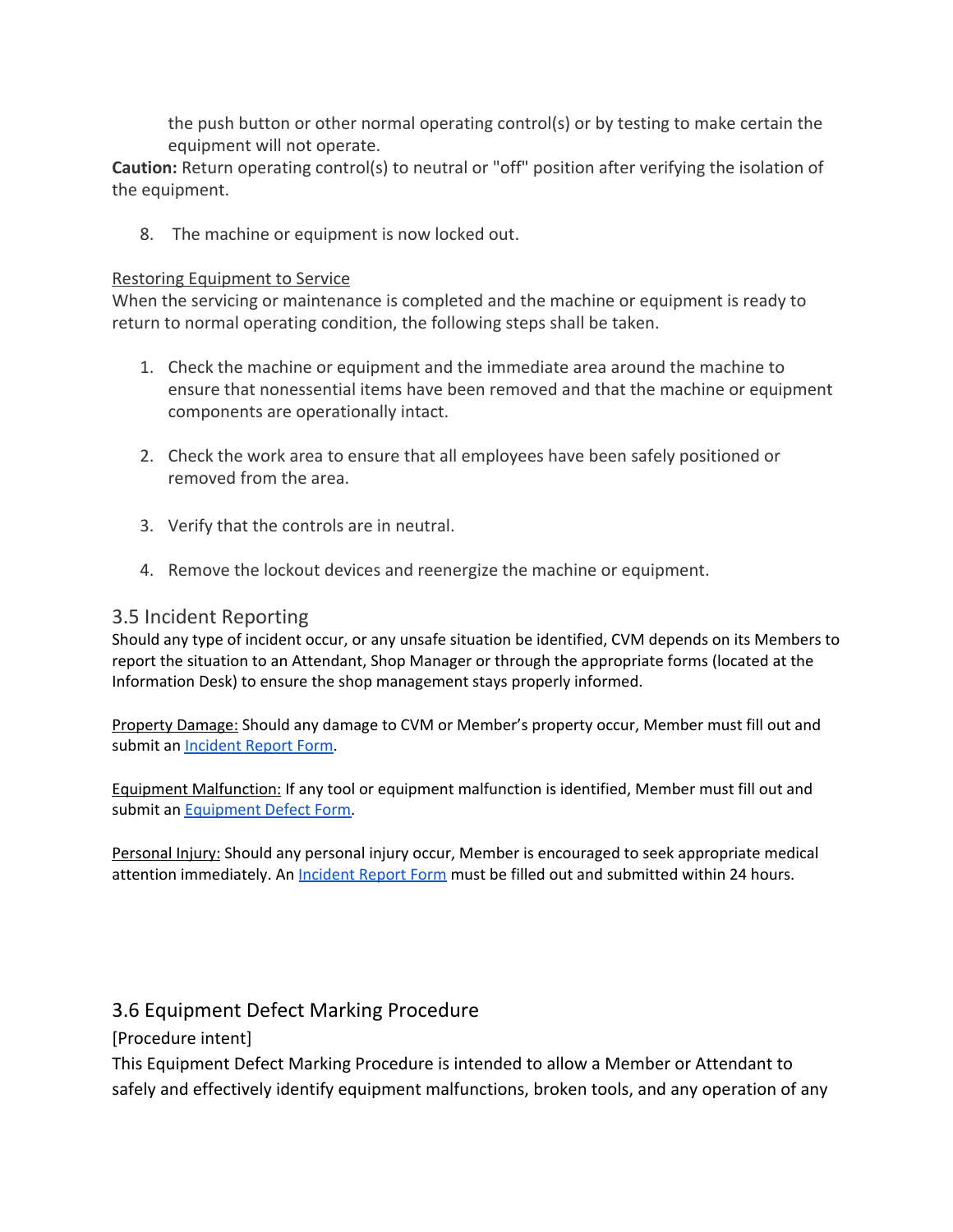machine that makes the user feel unsafe or shows an unsatisfactory operating condition. In order to provide a clean, functional and safe work environment for all. DO NOT LEAVE CVM facilities after discovering a dangerous defect without properly performing the Equipment Defect Marking Procedure or properly informing an Attendant or Shop Manager.

## Equipment Defect Marking

-Member identifies a malfunction on a piece of equipment Action:

- 1.) Turn power switch **OFF**
- 2.) Attach the red "Danger: DO NOT OPERATE" tag (located at the Information Desk) to the power switch
- 3.) Inform an Attendant or Shop Manager
- 4.) Fill out Equipment Defect Form, located at the Information Desk, leave completed form in the Forms Box on the Information Desk